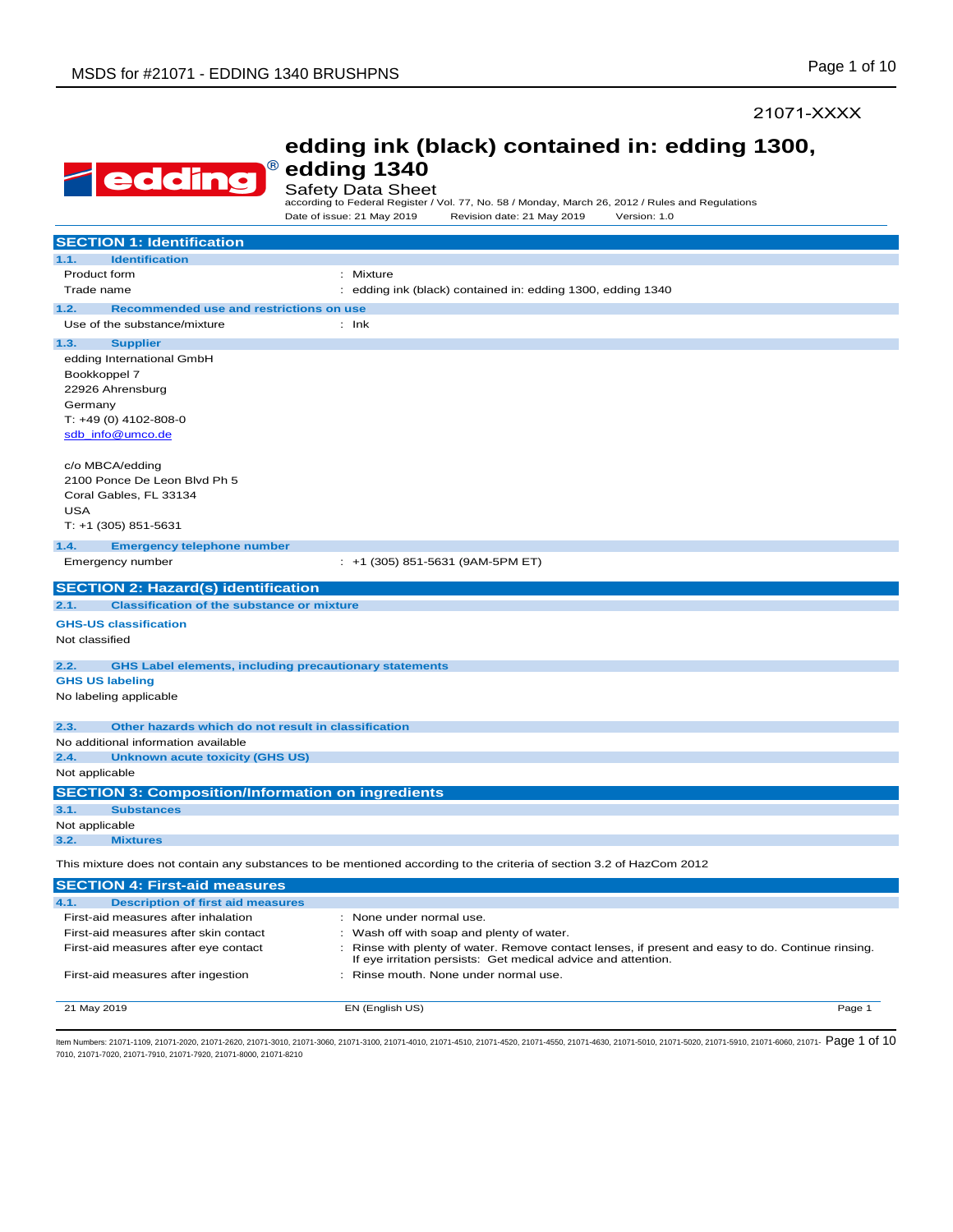Safety Data Sheet

| according to Federal Register / Vol. 77, No. 58 / Monday, March 26, 2012 / Rules and Regulations |                                                                                                                                                               |
|--------------------------------------------------------------------------------------------------|---------------------------------------------------------------------------------------------------------------------------------------------------------------|
| 4.2.<br>Most important symptoms and effects (acute and delayed)                                  |                                                                                                                                                               |
| Symptoms/effects after inhalation                                                                | Not expected to present a significant inhalation hazard under anticipated conditions of normal<br>use.                                                        |
| Symptoms/effects after skin contact                                                              | : Not expected to present a significant skin hazard under anticipated conditions of normal use.                                                               |
| Symptoms/effects after eye contact                                                               | Not expected to present a significant eye contact hazard under anticipated conditions of normal<br>use.                                                       |
| Symptoms/effects after ingestion                                                                 | Not expected to present a significant ingestion hazard under anticipated conditions of normal<br>use.                                                         |
| 4.3.<br>Immediate medical attention and special treatment, if necessary                          |                                                                                                                                                               |
| Treat symptomatically.                                                                           |                                                                                                                                                               |
| <b>SECTION 5: Fire-fighting measures</b>                                                         |                                                                                                                                                               |
| 5.1.<br>Suitable (and unsuitable) extinguishing media                                            |                                                                                                                                                               |
| Suitable extinguishing media                                                                     | : Use extinguishing media appropriate for surrounding fire. carbon dioxide (CO2), dry chemical<br>powder, foam.                                               |
| Unsuitable extinguishing media                                                                   | : Do not use water jet.                                                                                                                                       |
| 5.2.<br>Specific hazards arising from the chemical                                               |                                                                                                                                                               |
| Fire hazard                                                                                      | : On combustion, forms: carbon oxides (CO and CO2).                                                                                                           |
| <b>Explosion hazard</b>                                                                          | : No direct explosion hazard.                                                                                                                                 |
| 5.3.<br>Special protective equipment and precautions for fire-fighters                           |                                                                                                                                                               |
| Firefighting instructions                                                                        | : Evacuate personnel to a safe area. Exercise caution when fighting any chemical fire.                                                                        |
| Protection during firefighting                                                                   | : Do not enter fire area without proper protective equipment, including respiratory protection.                                                               |
| <b>SECTION 6: Accidental release measures</b>                                                    |                                                                                                                                                               |
| 6.1.<br>Personal precautions, protective equipment and emergency procedures                      |                                                                                                                                                               |
|                                                                                                  |                                                                                                                                                               |
| 6.1.1.<br>For non-emergency personnel<br><b>Emergency procedures</b>                             | : No additional risk management measures required.                                                                                                            |
| 6.1.2.<br>For emergency responders                                                               |                                                                                                                                                               |
| Protective equipment                                                                             | : For further information refer to section 8: "Exposure controls/personal protection".                                                                        |
| <b>Emergency procedures</b>                                                                      | : No additional risk management measures required.                                                                                                            |
| 6.2.<br><b>Environmental precautions</b>                                                         |                                                                                                                                                               |
| Do not discharge into drains or the environment.                                                 |                                                                                                                                                               |
| 6.3.<br>Methods and material for containment and cleaning up                                     |                                                                                                                                                               |
| Methods for cleaning up                                                                          | : No special decontamination procedures needed. Absorb remaining liquid with sand or inert<br>absorbent and remove to safe place. Collect spillage.           |
| 6.4.<br><b>Reference to other sections</b>                                                       |                                                                                                                                                               |
|                                                                                                  | For further information refer to section 8: "Exposure controls/personal protection". For disposal of residues refer to section 13: "Disposal considerations". |
| <b>SECTION 7: Handling and storage</b>                                                           |                                                                                                                                                               |
| 7.1.<br><b>Precautions for safe handling</b>                                                     |                                                                                                                                                               |
| Precautions for safe handling                                                                    | : None reasonably foreseeable.                                                                                                                                |
| Hygiene measures                                                                                 | : Use good personal hygiene practices.                                                                                                                        |
| <b>Conditions for safe storage, including any incompatibilities</b><br>7.2.                      |                                                                                                                                                               |
| Storage conditions                                                                               | : Keep container closed when not in use. Store tightly closed in a dry, cool and well-ventilated<br>place.                                                    |
| Incompatible materials                                                                           | : Oxidizing agent. Acids.                                                                                                                                     |
| <b>SECTION 8: Exposure controls/personal protection</b>                                          |                                                                                                                                                               |
| 8.1.<br><b>Control parameters</b>                                                                |                                                                                                                                                               |
| No additional information available                                                              |                                                                                                                                                               |
|                                                                                                  |                                                                                                                                                               |
| <b>Appropriate engineering controls</b><br>8.2.                                                  |                                                                                                                                                               |
| No additional information available                                                              |                                                                                                                                                               |

ltem Numbers: 21071-1109, 21071-2020, 21071-2620, 21071-3010, 21071-3100, 21071-4010, 21071-4510, 21071-4520, 21071-4550, 21071-4500, 21071-4500, 21071-5020, 21071-4500, 21071-5910, 21071-6080, 21071-6080, 21071-6020, 2107 7010, 21071-7020, 21071-7910, 21071-7920, 21071-8000, 21071-8210

21 May 2019 EN (English US) 2/5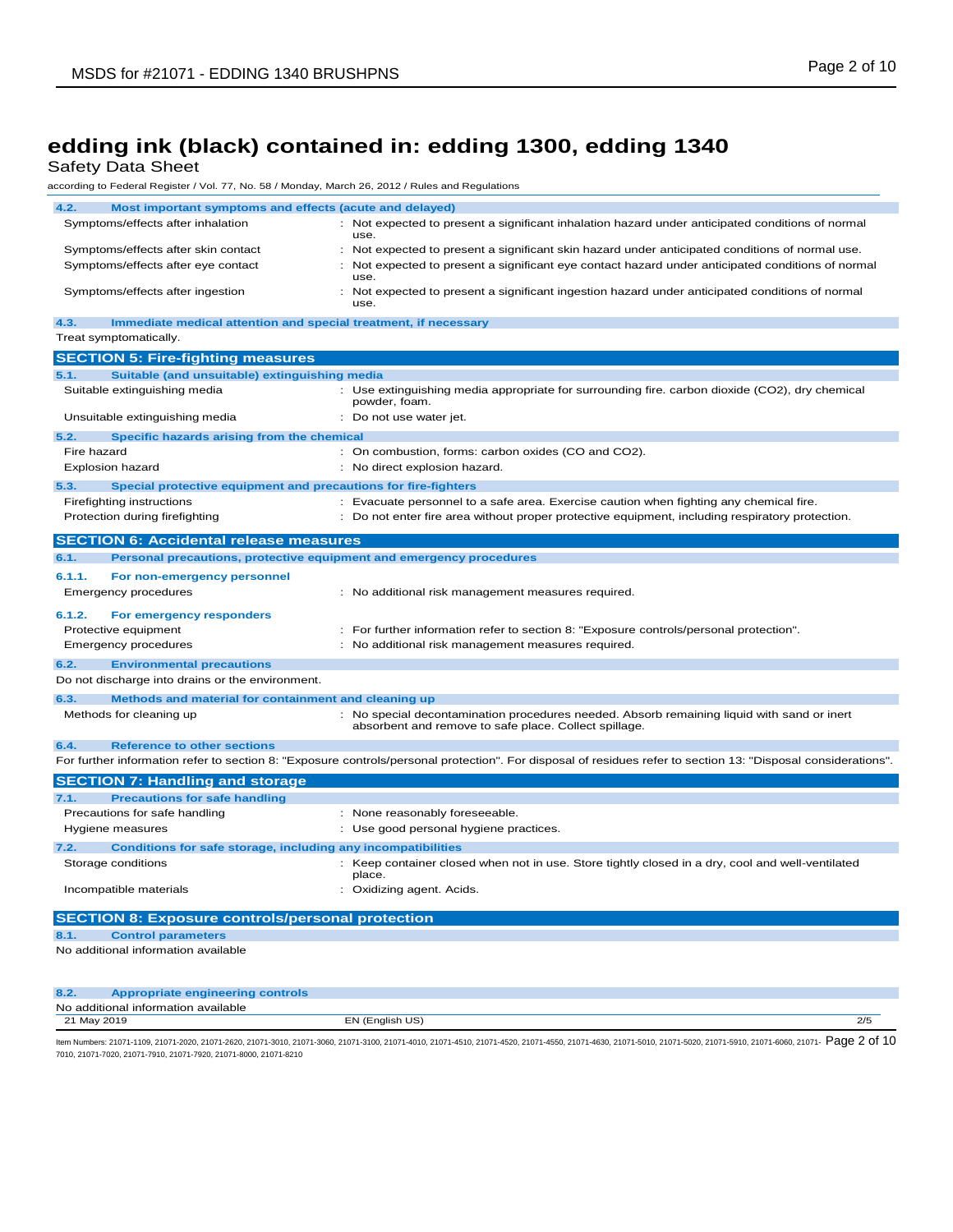Safety Data Sheet

according to Federal Register / Vol. 77, No. 58 / Monday, March 26, 2012 / Rules and Regulations

**8.3. Individual protection measures/Personal protective equipment**

#### **Hand protection:**

Impermeable protective gloves

#### **Eye protection:**

Chemical goggles or safety glasses

| <b>SECTION 9: Physical and chemical properties</b>                                 |                                                                                                                  |
|------------------------------------------------------------------------------------|------------------------------------------------------------------------------------------------------------------|
| 9.1.<br>Information on basic physical and chemical properties                      |                                                                                                                  |
| Physical state                                                                     | : Liquid                                                                                                         |
| Appearance                                                                         | : Opaque.                                                                                                        |
| Color                                                                              | $:$ Black                                                                                                        |
| Odor                                                                               | Odorless                                                                                                         |
| Odor threshold                                                                     | : No data available                                                                                              |
| pH                                                                                 | No data available                                                                                                |
| Melting point                                                                      | No data available                                                                                                |
| Freezing point                                                                     | No data available                                                                                                |
| Boiling point                                                                      | No data available                                                                                                |
| Flash point                                                                        | : No data available                                                                                              |
| Relative evaporation rate (butyl acetate=1)                                        | No data available                                                                                                |
| Flammability (solid, gas)                                                          | : Not applicable.                                                                                                |
| Vapor pressure                                                                     | : No data available                                                                                              |
| Relative vapor density at 20 °C                                                    | No data available                                                                                                |
| Relative density                                                                   | : No data available                                                                                              |
| Solubility                                                                         | Miscible with water.                                                                                             |
| Log Pow                                                                            | : No data available                                                                                              |
| Auto-ignition temperature                                                          | No data available                                                                                                |
| Decomposition temperature                                                          | : No data available                                                                                              |
| Viscosity, kinematic                                                               | No data available                                                                                                |
| Viscosity, dynamic                                                                 | No data available                                                                                                |
| <b>Explosion limits</b>                                                            | : No data available                                                                                              |
| <b>Explosive properties</b>                                                        | No data available                                                                                                |
| Oxidizing properties                                                               | : No data available                                                                                              |
| <b>Other information</b><br>9.2.                                                   |                                                                                                                  |
| No additional information available                                                |                                                                                                                  |
| <b>SECTION 10: Stability and reactivity</b>                                        |                                                                                                                  |
| 10.1.<br><b>Reactivity</b>                                                         |                                                                                                                  |
| The product is non-reactive under normal conditions of use, storage and transport. |                                                                                                                  |
| 10.2.<br><b>Chemical stability</b>                                                 |                                                                                                                  |
| Stable under normal conditions.                                                    |                                                                                                                  |
| 10.3.<br><b>Possibility of hazardous reactions</b>                                 |                                                                                                                  |
| Hazardous polymerization will not occur.                                           |                                                                                                                  |
| 10.4.<br><b>Conditions to avoid</b>                                                |                                                                                                                  |
| None known.                                                                        |                                                                                                                  |
| <b>Incompatible materials</b><br>10.5.                                             |                                                                                                                  |
| Oxidizing agent. Acids.                                                            |                                                                                                                  |
| <b>Hazardous decomposition products</b><br>10.6.                                   |                                                                                                                  |
|                                                                                    | No hazardous decomposition products known at room temperature. On combustion, forms: carbon oxides (CO and CO2). |

21 May 2019 EN (English US) 3/5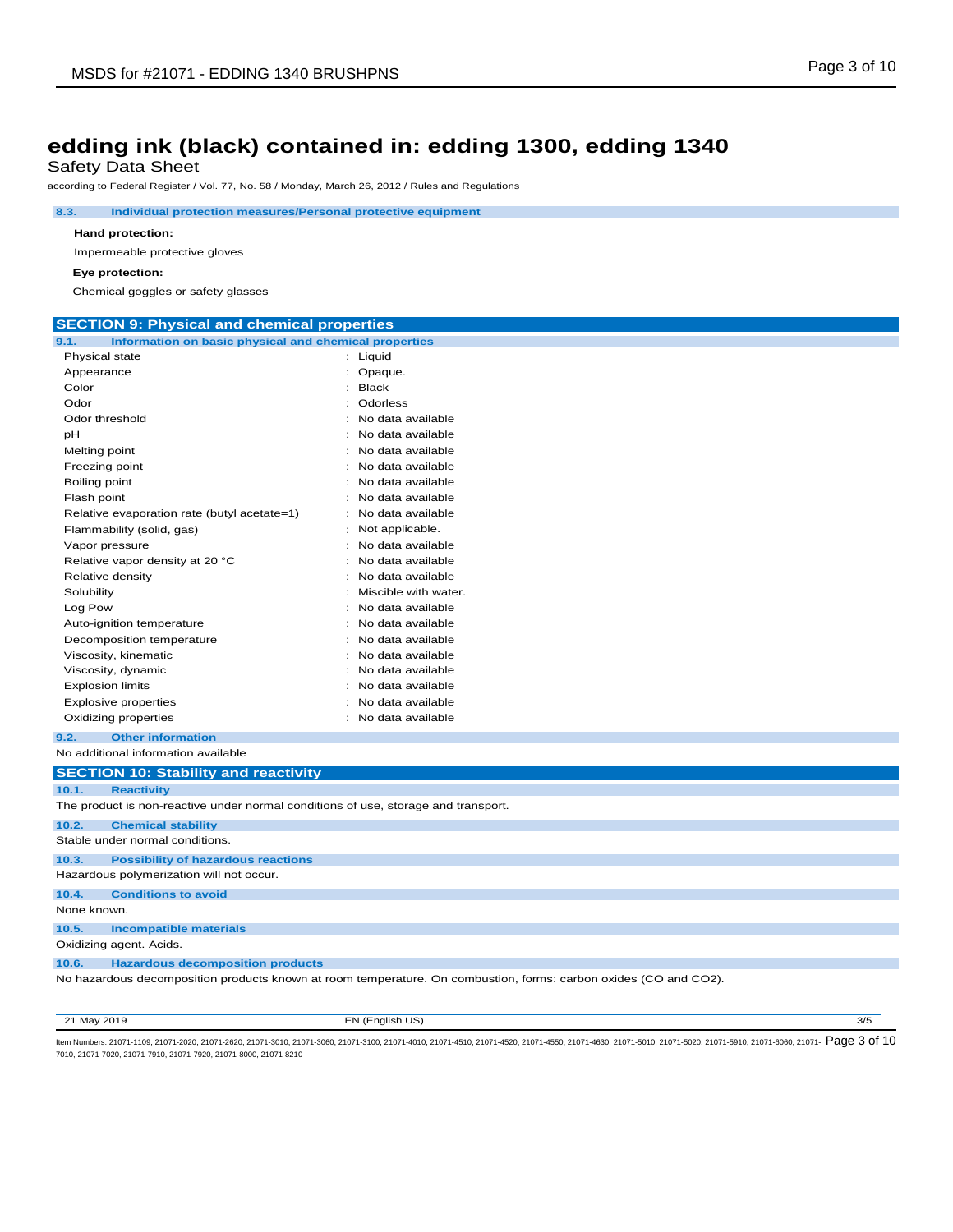Safety Data Sheet

according to Federal Register / Vol. 77, No. 58 / Monday, March 26, 2012 / Rules and Regulations

| <b>SECTION 11: Toxicological information</b>                   |                                                                                                                                                                            |
|----------------------------------------------------------------|----------------------------------------------------------------------------------------------------------------------------------------------------------------------------|
| <b>Information on toxicological effects</b><br>11.1.           |                                                                                                                                                                            |
|                                                                |                                                                                                                                                                            |
| Acute toxicity (oral)<br>Acute toxicity (dermal)               | : Not classified (Based on available data, the classification criteria are not met)<br>: Not classified (Based on available data, the classification criteria are not met) |
| Acute toxicity (inhalation)                                    | : Not classified (Based on available data, the classification criteria are not met)                                                                                        |
| Skin corrosion/irritation                                      | : Not classified (Based on available data, the classification criteria are not met)                                                                                        |
| Serious eye damage/irritation                                  | Not classified (Based on available data, the classification criteria are not met)                                                                                          |
| Respiratory or skin sensitization                              | : Not classified (Based on available data, the classification criteria are not met)                                                                                        |
| Germ cell mutagenicity                                         | Not classified (Based on available data, the classification criteria are not met)<br>÷                                                                                     |
| Carcinogenicity                                                | : Not classified (Based on available data, the classification criteria are not met)                                                                                        |
| Reproductive toxicity                                          | : Not classified (Based on available data, the classification criteria are not met)                                                                                        |
| Specific target organ toxicity - single exposure               | : Not classified (Based on available data, the classification criteria are not met)                                                                                        |
| Specific target organ toxicity - repeated<br>exposure          | : Not classified (Based on available data, the classification criteria are not met)                                                                                        |
| Aspiration hazard                                              | : Not classified (Based on available data, the classification criteria are not met)                                                                                        |
| Viscosity, kinematic                                           | No data available<br>÷                                                                                                                                                     |
|                                                                |                                                                                                                                                                            |
| Likely routes of exposure<br>Symptoms/effects after inhalation | Skin and eye contact. Ingestion. Inhalation.<br>$\ddot{\phantom{a}}$<br>: Not expected to present a significant inhalation hazard under anticipated conditions of normal   |
|                                                                | use.                                                                                                                                                                       |
| Symptoms/effects after skin contact                            | Not expected to present a significant skin hazard under anticipated conditions of normal use.                                                                              |
| Symptoms/effects after eye contact                             | Not expected to present a significant eye contact hazard under anticipated conditions of normal<br>use.                                                                    |
| Symptoms/effects after ingestion                               | Not expected to present a significant ingestion hazard under anticipated conditions of normal                                                                              |
|                                                                | use.                                                                                                                                                                       |
|                                                                |                                                                                                                                                                            |
|                                                                |                                                                                                                                                                            |
| <b>SECTION 12: Ecological information</b>                      |                                                                                                                                                                            |
| 12.1.<br><b>Toxicity</b><br>Ecology - general                  | : This material has not been tested for environmental effects.                                                                                                             |
|                                                                |                                                                                                                                                                            |
| 12.2.<br><b>Persistence and degradability</b>                  |                                                                                                                                                                            |
| No additional information available                            |                                                                                                                                                                            |
| 12.3.<br><b>Bioaccumulative potential</b>                      |                                                                                                                                                                            |
| No additional information available                            |                                                                                                                                                                            |
| 12.4.<br><b>Mobility in soil</b>                               |                                                                                                                                                                            |
| No additional information available                            |                                                                                                                                                                            |
| 12.5.<br><b>Other adverse effects</b>                          |                                                                                                                                                                            |
| No additional information available                            |                                                                                                                                                                            |
|                                                                |                                                                                                                                                                            |
| <b>SECTION 13: Disposal considerations</b>                     |                                                                                                                                                                            |
| 13.1.<br><b>Disposal methods</b>                               |                                                                                                                                                                            |
| Product/Packaging disposal recommendations                     | : Recycle or dispose of in compliance with current legislation.                                                                                                            |
| <b>SECTION 14: Transport information</b>                       |                                                                                                                                                                            |
| <b>Department of Transportation (DOT)</b>                      |                                                                                                                                                                            |
| In accordance with DOT                                         |                                                                                                                                                                            |
| Not regulated                                                  |                                                                                                                                                                            |
| <b>Transportation of Dangerous Goods</b>                       |                                                                                                                                                                            |

21 May 2019 EN (English US) 4/5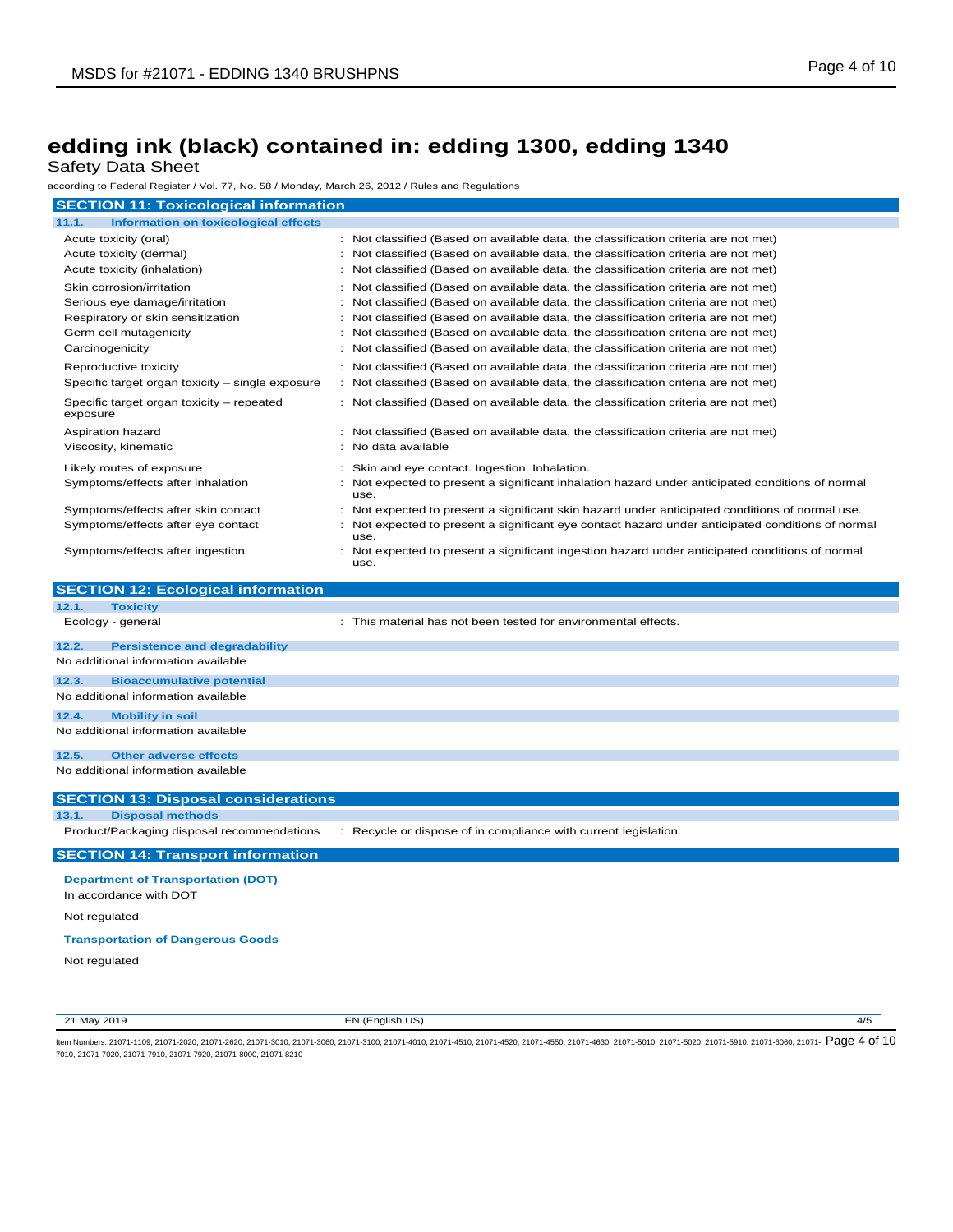Safety Data Sheet

according to Federal Register / Vol. 77, No. 58 / Monday, March 26, 2012 / Rules and Regulations

| <b>Transport by sea</b>                                            |                                                                                                  |  |
|--------------------------------------------------------------------|--------------------------------------------------------------------------------------------------|--|
| Not regulated                                                      |                                                                                                  |  |
| <b>Air transport</b>                                               |                                                                                                  |  |
| Not regulated                                                      |                                                                                                  |  |
| <b>SECTION 15: Regulatory information</b>                          |                                                                                                  |  |
| 15.1. US Federal regulations                                       |                                                                                                  |  |
| No additional information available                                |                                                                                                  |  |
| 15.2. International regulations                                    |                                                                                                  |  |
| <b>CANADA</b><br>No additional information available               |                                                                                                  |  |
| <b>EU-Regulations</b><br>No additional information available       |                                                                                                  |  |
| <b>National regulations</b><br>No additional information available |                                                                                                  |  |
| 15.3. US State regulations                                         |                                                                                                  |  |
| No additional information available                                |                                                                                                  |  |
| <b>SECTION 16: Other information</b>                               |                                                                                                  |  |
|                                                                    | according to Federal Register / Vol. 77, No. 58 / Monday, March 26, 2012 / Rules and Regulations |  |
| <b>Revision date</b>                                               | : 21 May 2019                                                                                    |  |
| Other information                                                  | Conforms to ASTM D-4236.                                                                         |  |

SDS US (GHS HazCom 2012)

This information is based on our current knowledge and is intended to describe the product for the purposes of health, safety and environmental requirements only. It should not therefore be construed as<br>guaranteeing any sp

21 May 2019 **EN (English US)** 5/5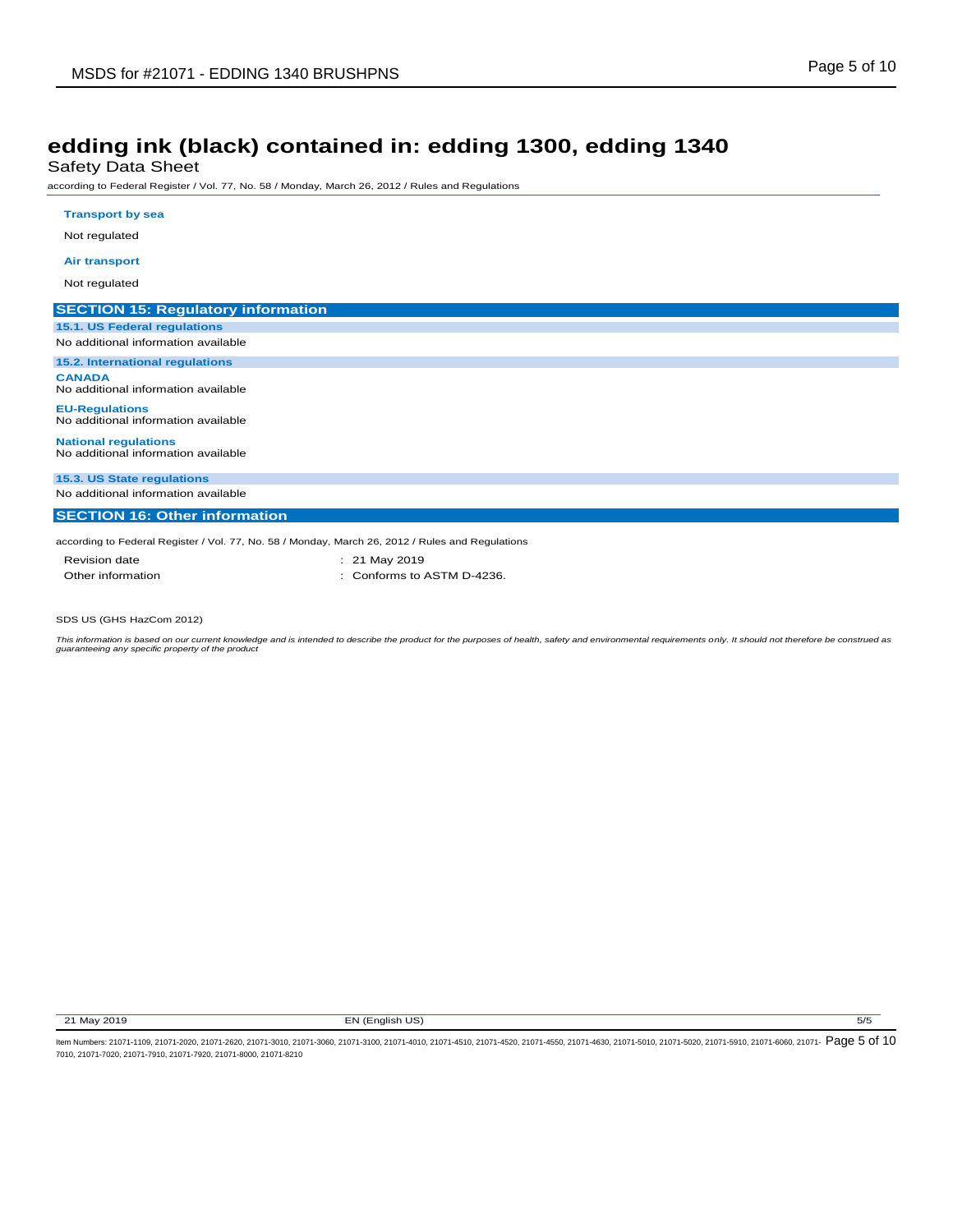

Safety Data Sheet<br>according to Federal Register / Vol. 77, No. 58 / Monday, March 26, 2012 / Rules and Regulations Date of issue: 21 May 2019 Revision date: 21 May 2019 Version: 1.0

| <b>SECTION 1: Identification</b>                                      |                                                                                                                       |
|-----------------------------------------------------------------------|-----------------------------------------------------------------------------------------------------------------------|
| <b>Identification</b><br>1.1.                                         |                                                                                                                       |
| Product form                                                          | : Mixture                                                                                                             |
| Trade name                                                            | edding ink (white) contained in edding 1500; edding ink (other colors) contained in: edding<br>÷<br>1300, edding 1340 |
| 1.2.<br>Recommended use and restrictions on use                       |                                                                                                                       |
| Use of the substance/mixture                                          | $:$ Ink                                                                                                               |
| 1.3.<br><b>Supplier</b>                                               |                                                                                                                       |
| edding International GmbH                                             |                                                                                                                       |
| Bookkoppel 7                                                          |                                                                                                                       |
| 22926 Ahrensburg                                                      |                                                                                                                       |
| Germany                                                               |                                                                                                                       |
| T: +49 (0) 4102-808-0                                                 |                                                                                                                       |
| sdb_info@umco.de                                                      |                                                                                                                       |
| c/o MBCA/edding                                                       |                                                                                                                       |
| 2100 Ponce De Leon Blvd Ph 5                                          |                                                                                                                       |
| Coral Gables, FL 33134                                                |                                                                                                                       |
| <b>USA</b>                                                            |                                                                                                                       |
| $T: +1$ (305) 851-5631                                                |                                                                                                                       |
| 1.4.<br><b>Emergency telephone number</b>                             |                                                                                                                       |
| Emergency number                                                      | : +1 (305) 851-5631 (9AM-5PM ET)                                                                                      |
|                                                                       |                                                                                                                       |
| <b>SECTION 2: Hazard(s) identification</b>                            |                                                                                                                       |
| <b>Classification of the substance or mixture</b><br>2.1.             |                                                                                                                       |
| <b>GHS-US classification</b>                                          |                                                                                                                       |
| Not classified                                                        |                                                                                                                       |
| <b>GHS Label elements, including precautionary statements</b><br>2.2. |                                                                                                                       |
| <b>GHS US labeling</b>                                                |                                                                                                                       |
| No labeling applicable                                                |                                                                                                                       |
|                                                                       |                                                                                                                       |
| Other hazards which do not result in classification<br>2.3.           |                                                                                                                       |
| No additional information available                                   |                                                                                                                       |
| <b>Unknown acute toxicity (GHS US)</b><br>2.4.                        |                                                                                                                       |
| Not applicable                                                        |                                                                                                                       |
| <b>SECTION 3: Composition/Information on ingredients</b>              |                                                                                                                       |
| <b>Substances</b><br>3.1.                                             |                                                                                                                       |
| Not applicable                                                        |                                                                                                                       |
| <b>Mixtures</b><br>3.2.                                               |                                                                                                                       |
|                                                                       | This mixture does not contain any substances to be mentioned according to the criteria of section 3.2 of HazCom 2012  |
| <b>SECTION 4: First-aid measures</b>                                  |                                                                                                                       |
| 4.1.<br><b>Description of first aid measures</b>                      |                                                                                                                       |
| First-aid measures after inhalation                                   | : None under normal use.                                                                                              |
| First-aid measures after skin contact                                 | : Wash off with soap and plenty of water.                                                                             |
|                                                                       |                                                                                                                       |
|                                                                       |                                                                                                                       |
| 21 May 2019                                                           | EN (English US)<br>Page 1                                                                                             |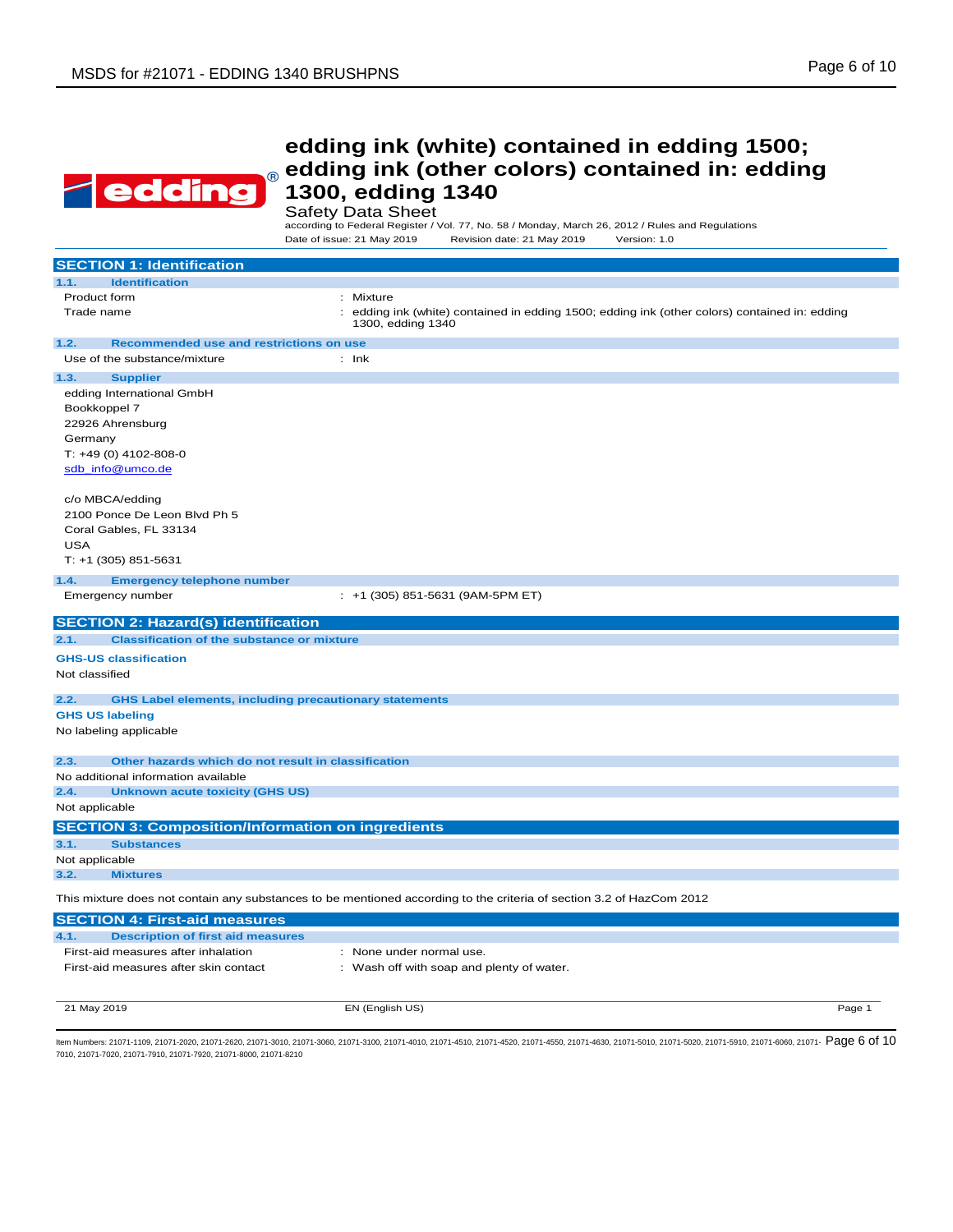Safety Data Sheet

according to Federal Register / Vol. 77, No. 58 / Monday, March 26, 2012 / Rules and Regulations

| First-aid measures after eye contact                                        | Rinse with plenty of water. Remove contact lenses, if present and easy to do. Continue rinsing.<br>If eye irritation persists: Get medical advice and attention. |
|-----------------------------------------------------------------------------|------------------------------------------------------------------------------------------------------------------------------------------------------------------|
| First-aid measures after ingestion                                          | : Rinse mouth. None under normal use.                                                                                                                            |
| 4.2.<br>Most important symptoms and effects (acute and delayed)             |                                                                                                                                                                  |
| Symptoms/effects after inhalation                                           | : Not expected to present a significant inhalation hazard under anticipated conditions of normal<br>use.                                                         |
| Symptoms/effects after skin contact                                         | : Not expected to present a significant skin hazard under anticipated conditions of normal use.                                                                  |
| Symptoms/effects after eye contact                                          | : Not expected to present a significant eye contact hazard under anticipated conditions of normal<br>use.                                                        |
| Symptoms/effects after ingestion                                            | : Not expected to present a significant ingestion hazard under anticipated conditions of normal<br>use.                                                          |
| Immediate medical attention and special treatment, if necessary<br>4.3.     |                                                                                                                                                                  |
| Treat symptomatically.                                                      |                                                                                                                                                                  |
| <b>SECTION 5: Fire-fighting measures</b>                                    |                                                                                                                                                                  |
| 5.1.<br>Suitable (and unsuitable) extinguishing media                       |                                                                                                                                                                  |
| Suitable extinguishing media                                                | : Use extinguishing media appropriate for surrounding fire. carbon dioxide (CO2), dry chemical<br>powder, foam.                                                  |
| Unsuitable extinguishing media                                              | : Do not use water jet.                                                                                                                                          |
| 5.2.<br>Specific hazards arising from the chemical                          |                                                                                                                                                                  |
| Fire hazard                                                                 | : On combustion, forms: carbon oxides (CO and CO2).                                                                                                              |
| <b>Explosion hazard</b>                                                     | : No direct explosion hazard.                                                                                                                                    |
| 5.3.<br>Special protective equipment and precautions for fire-fighters      |                                                                                                                                                                  |
| <b>Firefighting instructions</b>                                            | : Evacuate personnel to a safe area. Exercise caution when fighting any chemical fire.                                                                           |
| Protection during firefighting                                              | : Do not enter fire area without proper protective equipment, including respiratory protection.                                                                  |
|                                                                             |                                                                                                                                                                  |
|                                                                             |                                                                                                                                                                  |
| <b>SECTION 6: Accidental release measures</b>                               |                                                                                                                                                                  |
| 6.1.<br>Personal precautions, protective equipment and emergency procedures |                                                                                                                                                                  |
| 6.1.1.<br>For non-emergency personnel                                       |                                                                                                                                                                  |
| <b>Emergency procedures</b>                                                 | : No additional risk management measures required.                                                                                                               |
| 6.1.2.<br>For emergency responders                                          |                                                                                                                                                                  |
| Protective equipment                                                        | : For further information refer to section 8: "Exposure controls/personal protection".                                                                           |
| <b>Emergency procedures</b>                                                 | : No additional risk management measures required.                                                                                                               |
| 6.2.<br><b>Environmental precautions</b>                                    |                                                                                                                                                                  |
| Do not discharge into drains or the environment.                            |                                                                                                                                                                  |
| Methods and material for containment and cleaning up<br>6.3.                |                                                                                                                                                                  |
| Methods for cleaning up                                                     | : No special decontamination procedures needed. Absorb remaining liquid with sand or inert<br>absorbent and remove to safe place. Collect spillage.              |
|                                                                             |                                                                                                                                                                  |
| 6.4.<br><b>Reference to other sections</b>                                  |                                                                                                                                                                  |
|                                                                             | For further information refer to section 8: "Exposure controls/personal protection". For disposal of residues refer to section 13: "Disposal considerations".    |
| <b>SECTION 7: Handling and storage</b>                                      |                                                                                                                                                                  |
| 7.1.<br><b>Precautions for safe handling</b>                                |                                                                                                                                                                  |
| Precautions for safe handling                                               | : None reasonably foreseeable.                                                                                                                                   |
| Hygiene measures                                                            | : Use good personal hygiene practices.                                                                                                                           |
| 7.2.<br><b>Conditions for safe storage, including any incompatibilities</b> |                                                                                                                                                                  |
| Storage conditions                                                          | : Keep container closed when not in use. Store tightly closed in a dry, cool and well-ventilated<br>place.                                                       |

21 May 2019 EN (English US) 2/5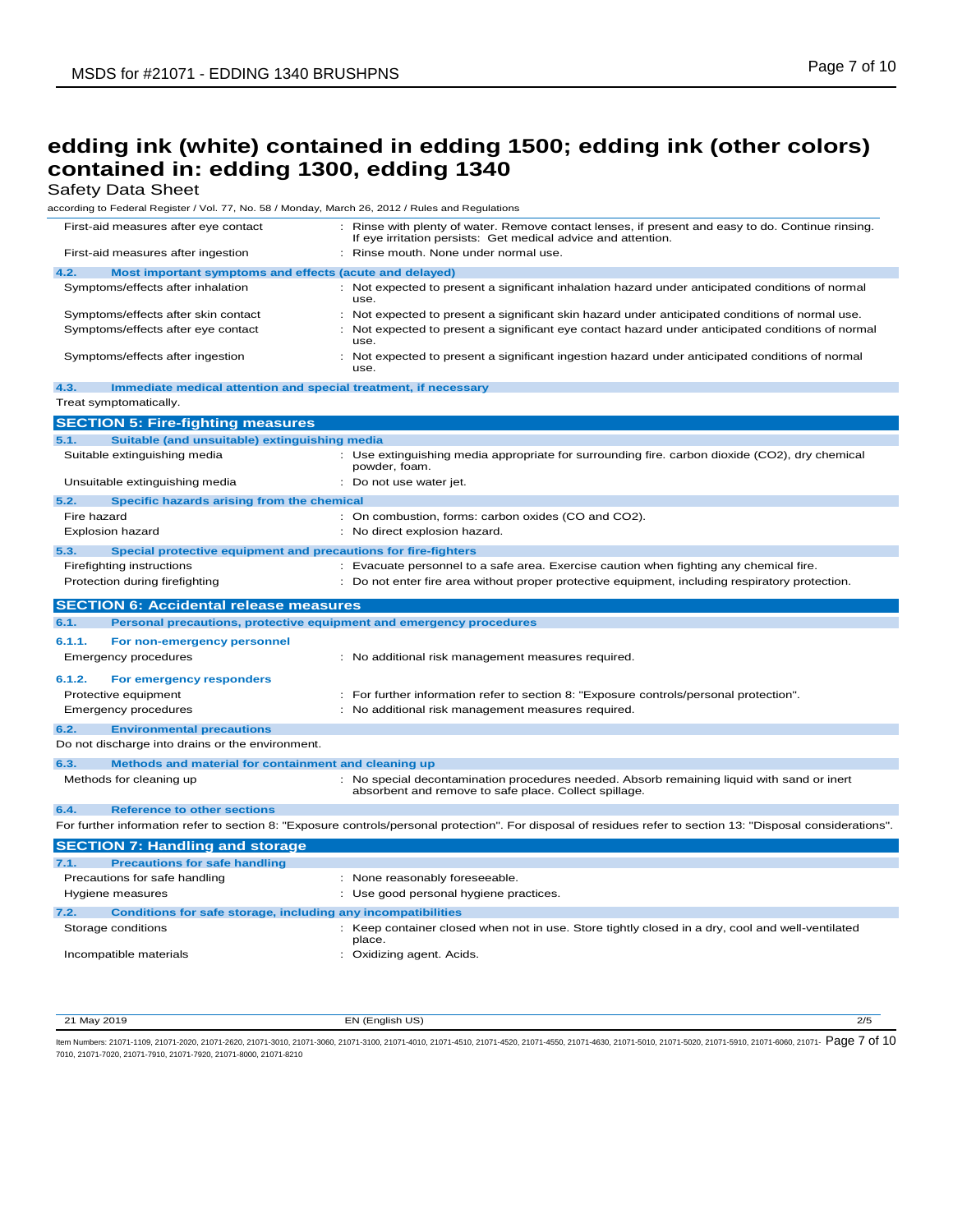Safety Data Sheet

according to Federal Register / Vol. 77, No. 58 / Monday, March 26, 2012 / Rules and Regulations

#### **SECTION 8: Exposure controls/personal protection**

**8.1. Control parameters**

No additional information available

**8.2. Appropriate engineering controls**

No additional information available

**8.3. Individual protection measures/Personal protective equipment**

#### **Hand protection:**

Impermeable protective gloves

#### **Eye protection:**

Chemical goggles or safety glasses

#### **SECTION 9: Physical and chemical properties**

| 9.1.<br>Information on basic physical and chemical properties |                        |
|---------------------------------------------------------------|------------------------|
| Physical state                                                | Liquid                 |
| Appearance                                                    | Opaque.                |
| Color                                                         | Various                |
| Odor                                                          | Odorless               |
| Odor threshold                                                | No data available      |
| pН                                                            | No data available      |
| Melting point                                                 | No data available      |
| Freezing point                                                | No data available      |
| Boiling point                                                 | No data available      |
| Flash point                                                   | No data available      |
| Relative evaporation rate (butyl acetate=1)                   | No data available      |
| Flammability (solid, gas)                                     | Not applicable.        |
| Vapor pressure                                                | No data available      |
| Relative vapor density at 20 °C                               | No data available      |
| Relative density                                              | No data available      |
| Solubility                                                    | Miscible with water.   |
| Log Pow                                                       | No data available      |
| Auto-ignition temperature                                     | No data available      |
| Decomposition temperature                                     | No data available<br>۰ |
| Viscosity, kinematic                                          | No data available      |
| Viscosity, dynamic                                            | No data available      |
| <b>Explosion limits</b>                                       | No data available      |
| <b>Explosive properties</b>                                   | No data available      |
| Oxidizing properties                                          | No data available      |

**9.2. Other information** No additional information available

#### **SECTION 10: Stability and reactivity 10.1. Reactivity** The product is non-reactive under normal conditions of use, storage and transport.

#### **10.2. Chemical stability**

Stable under normal conditions.

21 May 2019 EN (English US) 3/5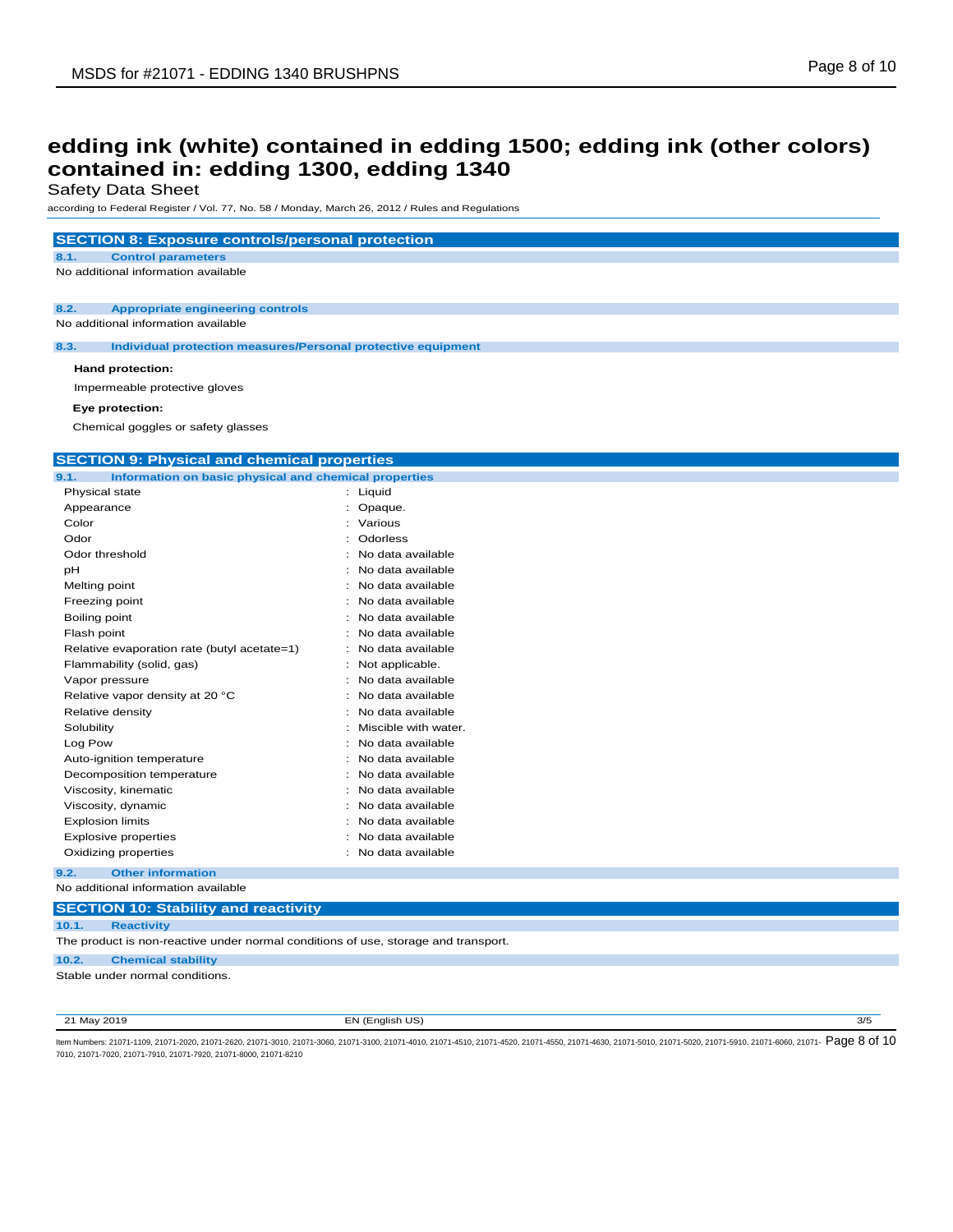| Safety Data Sheet                                                                                |                                                                                                                  |
|--------------------------------------------------------------------------------------------------|------------------------------------------------------------------------------------------------------------------|
| according to Federal Register / Vol. 77, No. 58 / Monday, March 26, 2012 / Rules and Regulations |                                                                                                                  |
| 10.3.<br><b>Possibility of hazardous reactions</b>                                               |                                                                                                                  |
| Hazardous polymerization will not occur.                                                         |                                                                                                                  |
| 10.4.<br><b>Conditions to avoid</b>                                                              |                                                                                                                  |
| None known.                                                                                      |                                                                                                                  |
| 10.5.<br><b>Incompatible materials</b>                                                           |                                                                                                                  |
| Oxidizing agent. Acids.                                                                          |                                                                                                                  |
| 10.6.<br><b>Hazardous decomposition products</b>                                                 |                                                                                                                  |
|                                                                                                  | No hazardous decomposition products known at room temperature. On combustion, forms: carbon oxides (CO and CO2). |
| <b>SECTION 11: Toxicological information</b>                                                     |                                                                                                                  |
| 11.1.<br><b>Information on toxicological effects</b>                                             |                                                                                                                  |
| Acute toxicity (oral)                                                                            | : Not classified (Based on available data, the classification criteria are not met)                              |
| Acute toxicity (dermal)                                                                          | Not classified (Based on available data, the classification criteria are not met)                                |
| Acute toxicity (inhalation)                                                                      | : Not classified (Based on available data, the classification criteria are not met)                              |
| Skin corrosion/irritation                                                                        | : Not classified (Based on available data, the classification criteria are not met)                              |
| Serious eye damage/irritation                                                                    | Not classified (Based on available data, the classification criteria are not met)                                |
| Respiratory or skin sensitization                                                                | Not classified (Based on available data, the classification criteria are not met)                                |
| Germ cell mutagenicity                                                                           | Not classified (Based on available data, the classification criteria are not met)                                |
| Carcinogenicity                                                                                  | Not classified (Based on available data, the classification criteria are not met)                                |
| Reproductive toxicity                                                                            | : Not classified (Based on available data, the classification criteria are not met)                              |
| Specific target organ toxicity - single exposure                                                 | Not classified (Based on available data, the classification criteria are not met)                                |
| Specific target organ toxicity - repeated<br>exposure                                            | : Not classified (Based on available data, the classification criteria are not met)                              |
| Aspiration hazard                                                                                | : Not classified (Based on available data, the classification criteria are not met)                              |
| Viscosity, kinematic                                                                             | No data available                                                                                                |
| Likely routes of exposure                                                                        | Skin and eye contact. Ingestion. Inhalation.                                                                     |
| Symptoms/effects after inhalation                                                                | Not expected to present a significant inhalation hazard under anticipated conditions of normal<br>use.           |
| Symptoms/effects after skin contact                                                              | Not expected to present a significant skin hazard under anticipated conditions of normal use.                    |
| Symptoms/effects after eye contact                                                               | Not expected to present a significant eye contact hazard under anticipated conditions of normal<br>use.          |
| Symptoms/effects after ingestion                                                                 | Not expected to present a significant ingestion hazard under anticipated conditions of normal                    |

|       | <b>SECTION 12: Ecological information</b>  |                                                                 |
|-------|--------------------------------------------|-----------------------------------------------------------------|
| 12.1. | <b>Toxicity</b>                            |                                                                 |
|       | Ecology - general                          | : This material has not been tested for environmental effects.  |
| 12.2. | <b>Persistence and degradability</b>       |                                                                 |
|       | No additional information available        |                                                                 |
| 12.3. | <b>Bioaccumulative potential</b>           |                                                                 |
|       | No additional information available        |                                                                 |
| 12.4. | <b>Mobility in soil</b>                    |                                                                 |
|       | No additional information available        |                                                                 |
| 12.5. | <b>Other adverse effects</b>               |                                                                 |
|       | No additional information available        |                                                                 |
|       | <b>SECTION 13: Disposal considerations</b> |                                                                 |
| 13.1. | <b>Disposal methods</b>                    |                                                                 |
|       | Product/Packaging disposal recommendations | : Recycle or dispose of in compliance with current legislation. |

use.

21 May 2019 EN (English US) 4/5